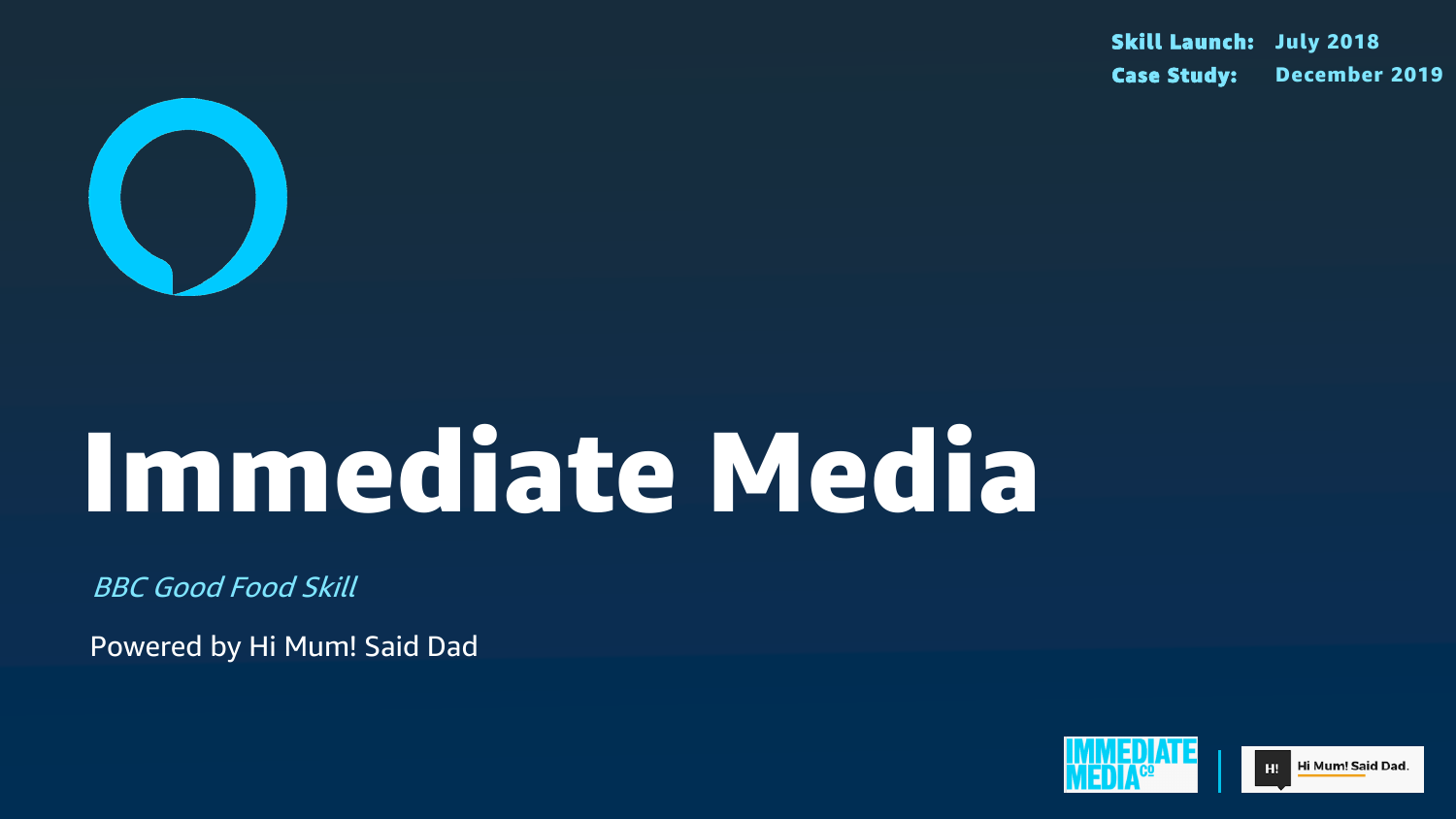### Problem

The aggressive growth of voice represented both opportunity and a serious threat to the business model driving BBC Good Food. It is reliant on its ability to serve and sell advertising impressions on their hugely popular recipe website and app. However, without developing a custom experience, voice assistants offer little scope to ensure presence when someone utters "Find me a good recipe for pancakes". It also does away with traditional impressions when a result is returned.

### **Opportunity**

## Case Study – BBC Good Food

Alexa Skills make current mobile or web-specific functions more convenient through voice. The kitchen presents a perfect example where voice excels – facilitating handsfree behaviour where flipping cookbook pages back and forth or tapping on a greasy phone screen is difficult. HiMumSaidDad set out to create the go-to recipe assistant for Alexa - achieving this would mean creating the ultimate experience in voice guided cooking that BBC Good Food could own.

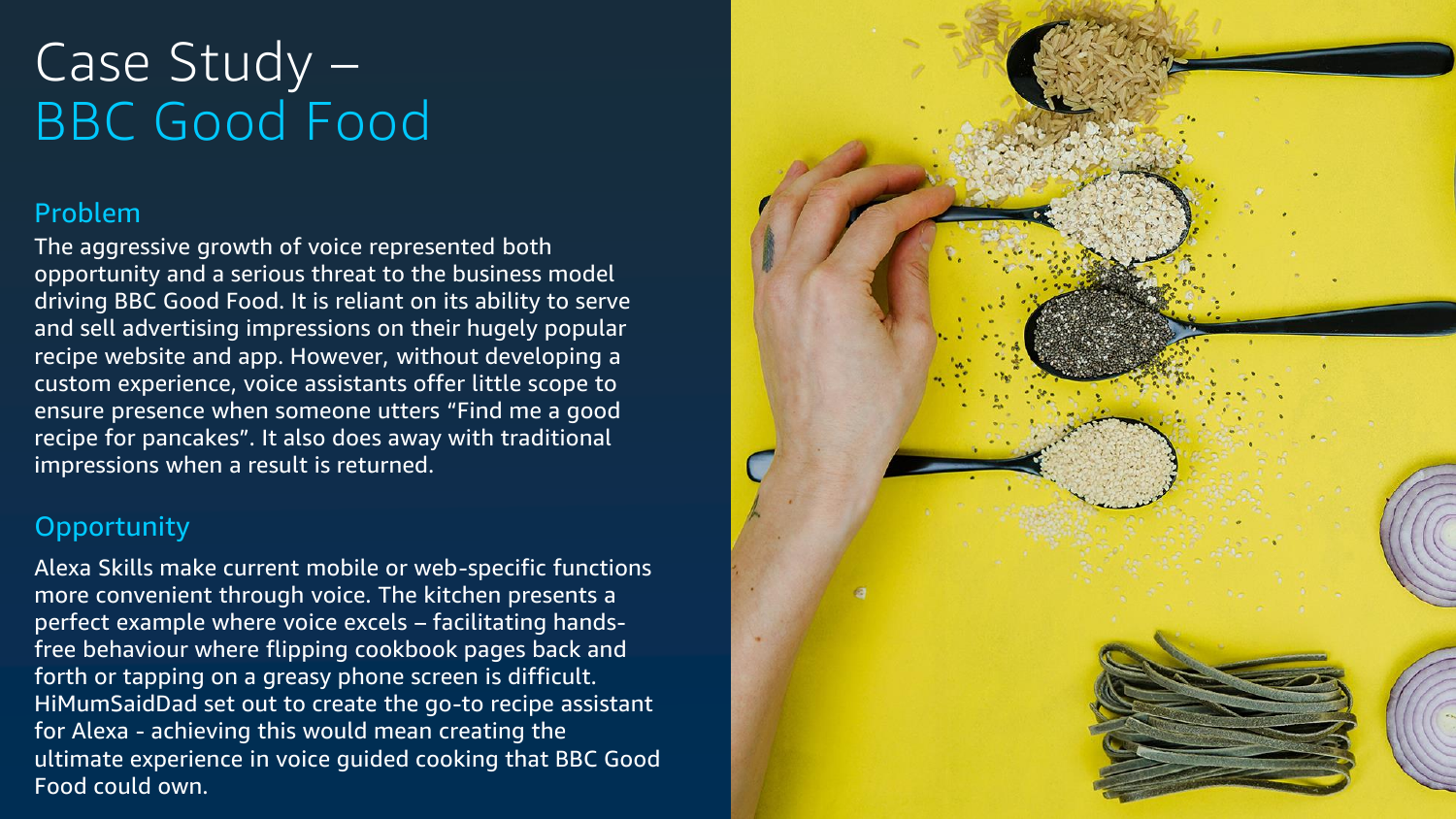#### Solution

## Case Study – BBC Good Food

In order to design a best -in -class experience, the brand had to overcome common cooking pain -points and consider how to facilitate search for 11,000 recipes over voice. Ultimately, the core of the skill is that it enables hands -free cooking and they therefore had to give significant thought to peoples' mind set when it comes to cooking and the use cases they should take into account.

Ask too many questions and the use cases to take into account would create frustrating user experience. Ask too few, and the user would be faced with a barrage of recipes. The solution was to enable a range of commands with filtering criteria.

Once the customer has selected a recipe, they can cook -along without having to flick between instructions and list of ingredients for a seamless walkthrough. Users can simply ask "how much sugar?" and the skill will instantly confirm.

## Chicken & chorizo jambalaya

Begin cooking

goodfood

Dietary informat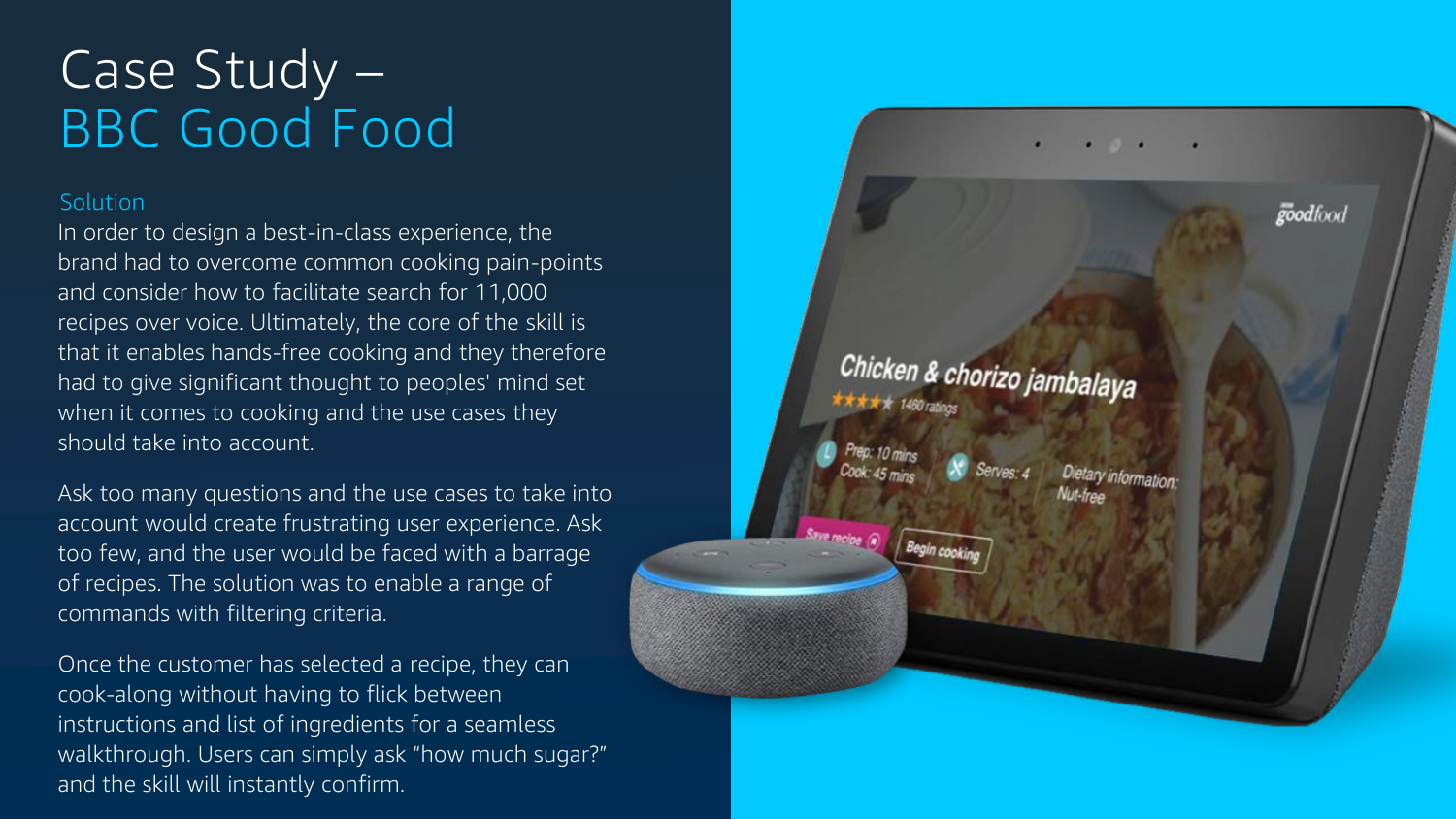

## Go-To-Market

### Approach

BBC Good Food invested significantly in PR around the launch of the skill, which they featured in both consumer and industry press.

A landing page on bbcgoodfood.com dedicated to the skill was created to drive further traffic. BBC Good Food also used their popular social channels to promote the skill.

In addition, the Alexa consumer marketing team elected to feature the skill on the Store and within the Staff Picks section, as well as include the skill in the "What's New on Alexa" newsletter which helped increase discovery and awareness among customers.

### How to use the BBC Good Food Alexa skill

**Bu BBC Good Food team**  $\n **f**$   $\n **o**$   $\n **g**$   $\n **h**$ 

Sick of your phone getting covered in flour while perfecting your Victoria sponge? Tired of your magazine pages sticking together with peanut butter? Let us introduce you to the all-new BBC Good Food Alexa skill...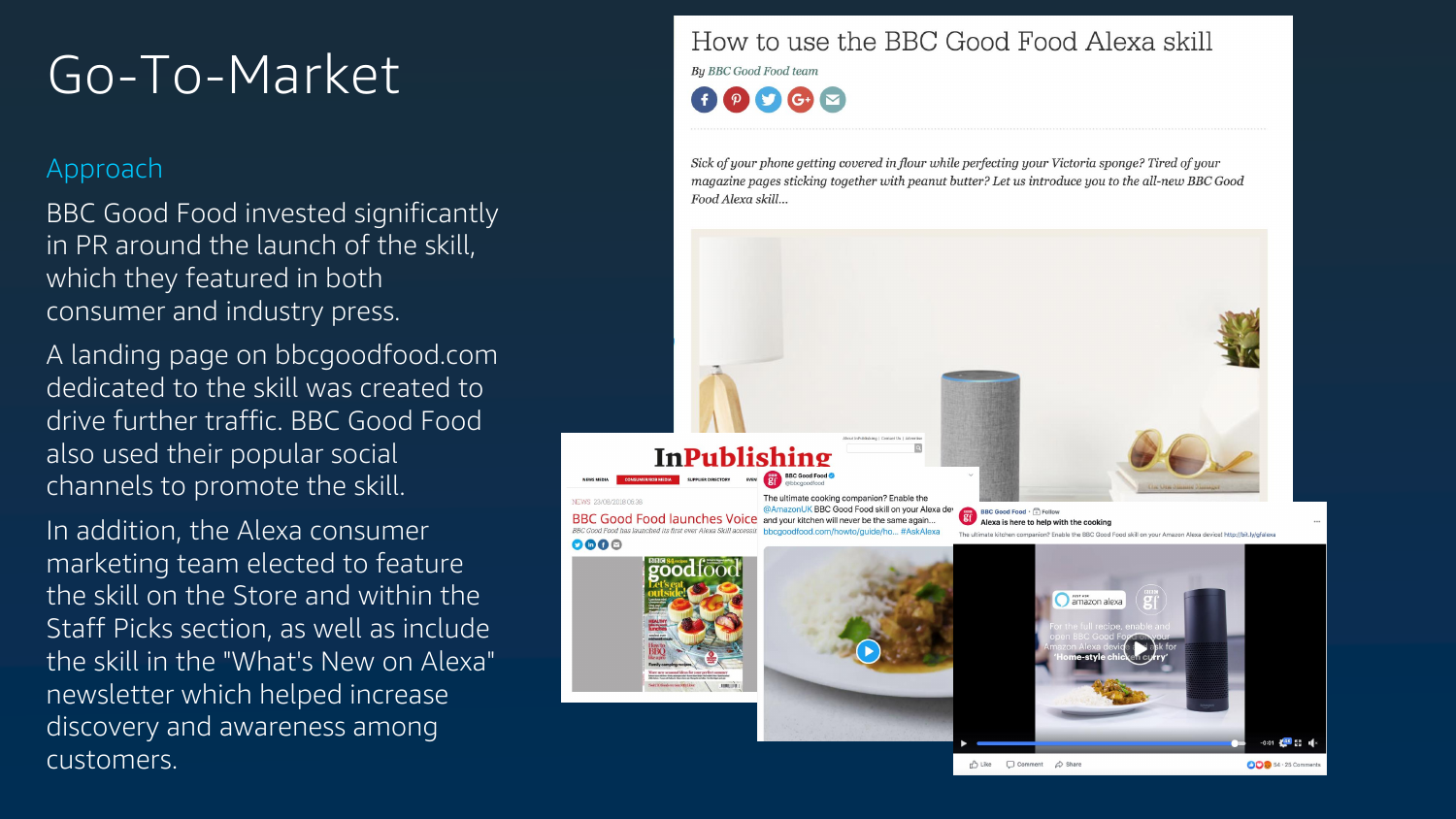Trouble viewing the video? Paste this link into your browser. https://youtu.be/oKcXwAHbmzw

### Case Study Video

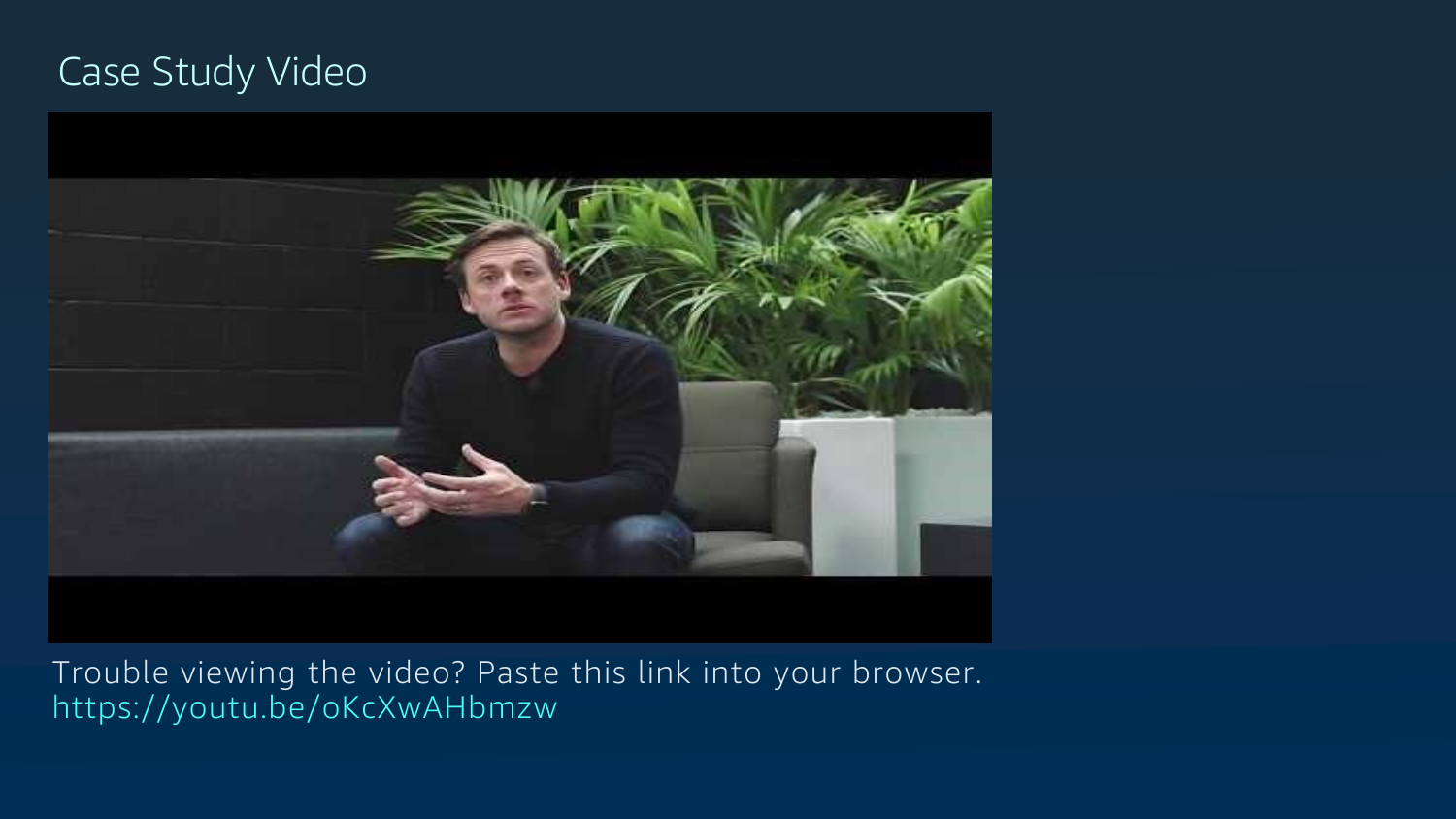### Results

#1

Most reviewed recipe skill on Alexa in UK

Monthly users **Daily users on search** occasions like Pancake Day, outperforming the app

Source: Hi Mum! Said Dad Source: BBC Good Food Source: BBC Good Food Source: BBC Good Food

Webby Awards, Lovie Awards x4, BIMA's, EMMA's, W3



Source: Hi Mum! Said Dad